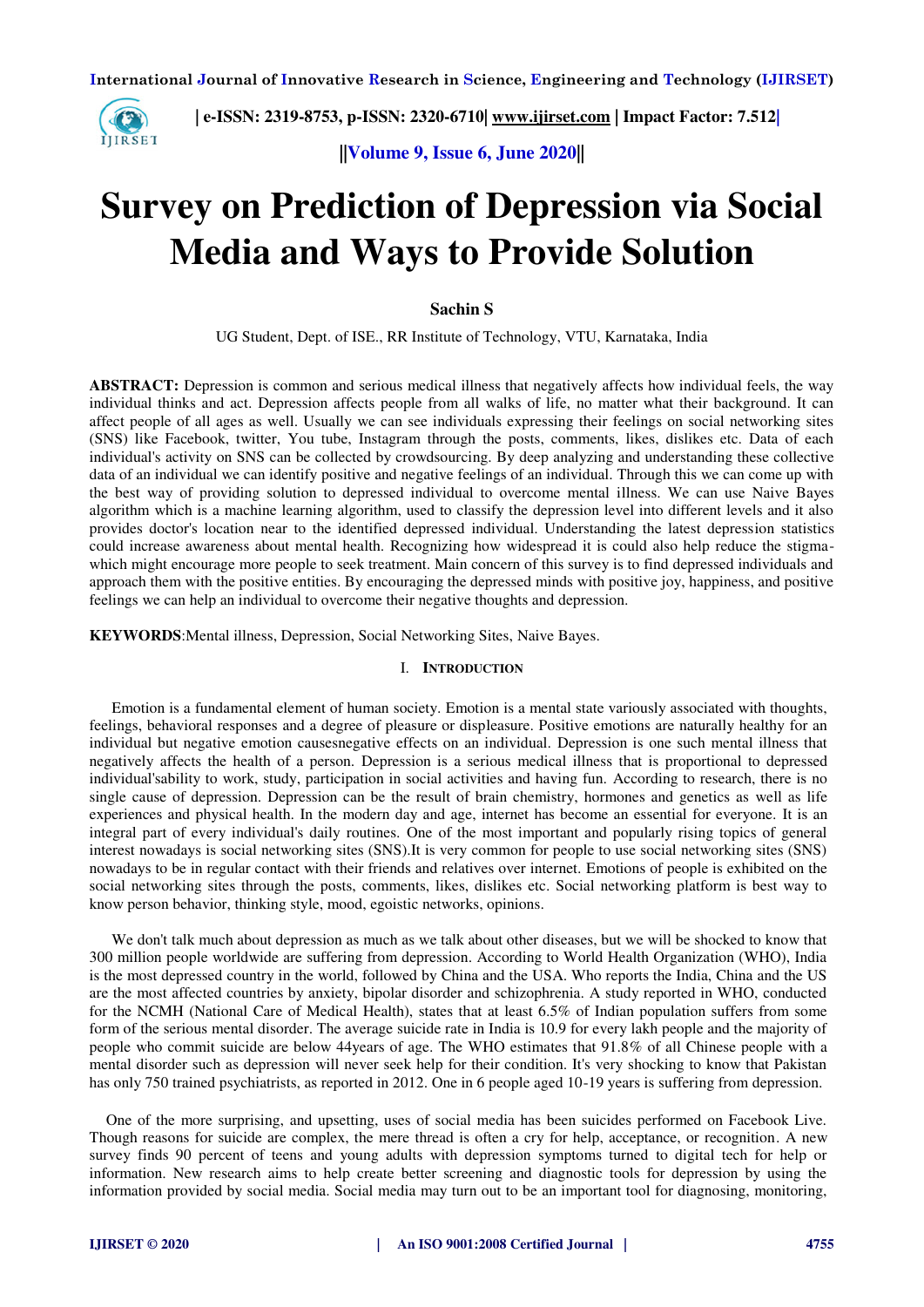

 **| e-ISSN: 2319-8753, p-ISSN: 2320-6710| [www.ijirset.com](http://www.ijirset.com/) | Impact Factor: 7.512|**

## **||Volume 9, Issue 6, June 2020||**

and eventually treating It can be a step toward improving mental health with social media, says H. Andrew Schwarts. A supervised learning algorithm can predict clinical depression much earlier and more accurately than trained health professionals. Naive Bayes algorithm is one such algorithm that can be used to predict the clinical depression. Once we are able to classify the individuals under depression, we will be able to provide a helping hand to overcome their depression. It is our aim to come up with different ways to reach the depressed individuals and help them to overcome their depression.

## II. **LITERATURE SURVEY**

In order to find the depressed individuals through social media we have to completely analyze and understand the behavior of user's. The behavior of user's can be predicted by going through the massive amount of data generated by user's that is User Generated Contents (UGC). There are many researches that have carried out on depression level problem in order to solve it and still there are researches that is going on.

Big data Analytics using Hadoop in [1] plays an effective role in performing meaningful real-time analysis on the huge volume of data and able to predict the emergency situations before it happens. They use the large amount of data generated at health care industry through record keeping, compliance and patient related data, to improve the quality of health care by minimizing the costs. They use big data analytics to discover valuable decisions, by understanding the data patterns and relationship between them with the help of machine learning algorithms. At the health care, big data analytics was used to detect spreading diseases earlier, monitor the hospital's quality, improve the treatment methods.

 Twitter as a screening tool in [2] to predict depression level also called Major Depressive Disorder (MDD) or clinical depression. It is a mental disorder characterized by at least two weeks of low mood that is present across most situations. It is often accompanied by low self-esteem, loss of interest in normally enjoyable activities, low energy, and pain without a clear cause. It is unipolar disorder which is characterized by persistent feeling of sadness. It is implemented by using CES-D (Centre for Epidemiologic Studies Depression Scale) screening test in order to minimize the depression. They used crowdsourcing to collect assessments from several hundred Twitter users who report that they have been diagnosed with clinical MDD. They showed that individuals with depression show lowered social activity, greater negative emotion, high self-attentional focus, increased relational and medical concerns. Finally, they build SVM (Support Vector Machine) classifier that can predict depression of individuals. They were yielded promising results with 70% classification accuracy.

 Depression affects most of the people over worldwide leading to suicide [3]. They focus only on the detection of mental state of social media users. They aim to study the techniques used by the researchers so far to predict mental state of public. They show that most of the work is based on the input collected from the clients using questionnaire. They use the usage pattern of social media users, their time of usage, their posts, and other social activities to identify the mood of user which can be very helpful to analyze the mental state of the users and predicting depression.

Instagram as a screening tool in [4], to predict depression using photographs posted. They identified that markers of depression are observable in Instagram user behavior. They predict the depressive signals from posts made by depressed individual prior to the date of first clinical diagnosis. They used crowdsourcing for data collection using Amazon's Mechanical Turk (M Turk) crowd work platform. They used the CES-D (center for epidemiologic studies depression scale) questionnaire to screen participant depression levels. They made hypothesis to distinguish the depressed individuals from healthy ones. As a, result they found that the pre-diagnosis and all-data confidence levels were largely identical with two exceptions: pre-diagnosis brightness decreased to 90% confidence, and pre-diagnosis posting frequency dropped to 30% confidence. They observed that the photos posted by depressed individuals tended to be bluer, darker and grayer. They also observed that more comments were passed by depressed users and less likes were received. Depressed users posted photos with face, but had a lower average face count. Less filters were applied to posted photos by depressed users.

## III. **EXISTING APPROACH**

The test for depression detection often are based on interaction of patient with a psychiatrist which involves physical presence of the patient. Psychological treatments can help depressed individuals to change their thinking patterns and improve their coping skills. The medical science relies on asking the patients questions about their situations, behaviour reported by his relatives or friends, which does not diagnose the depression in a precise way. the result was not so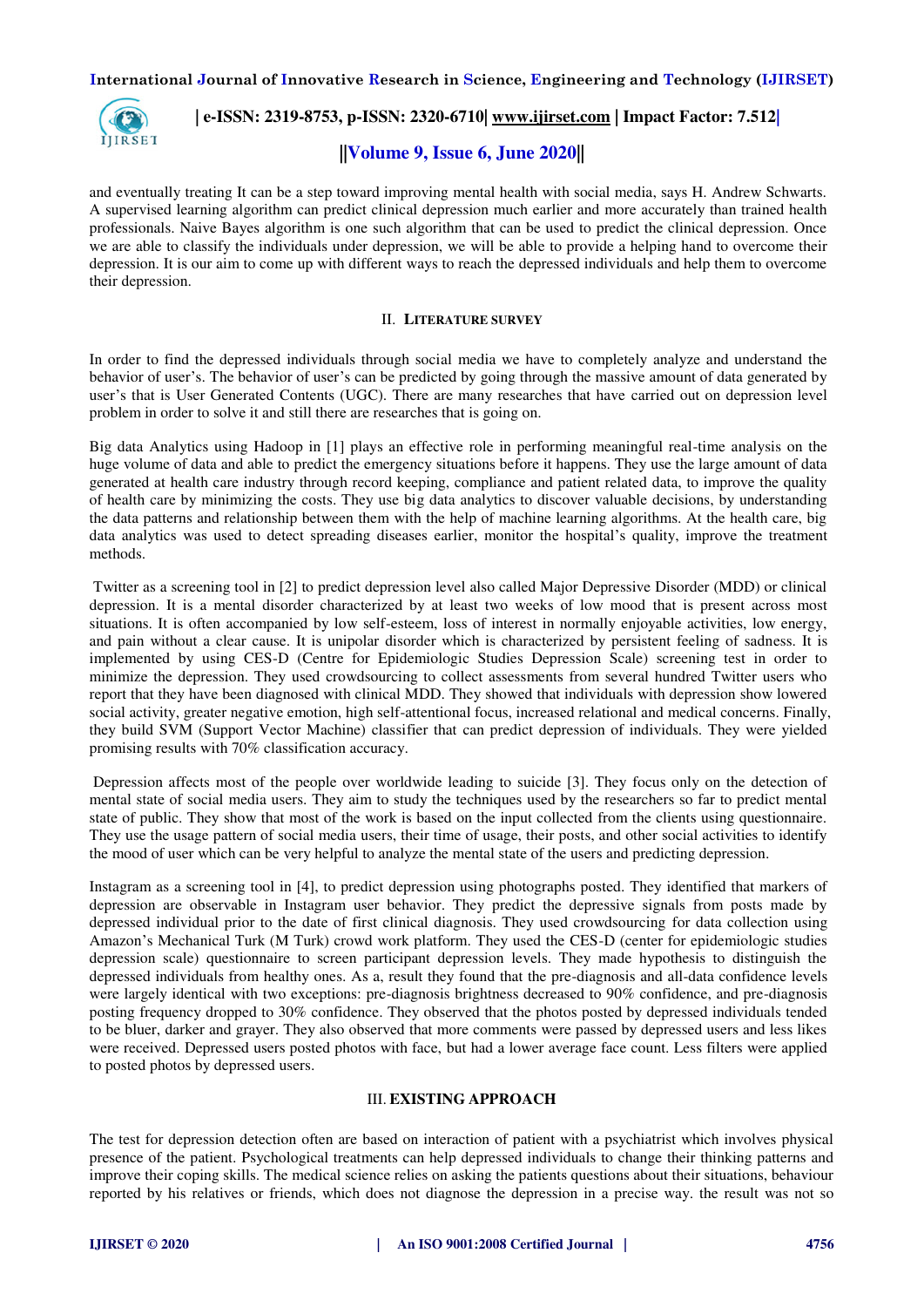

## **| e-ISSN: 2319-8753, p-ISSN: 2320-6710| [www.ijirset.com](http://www.ijirset.com/) | Impact Factor: 7.512|**

## **||Volume 9, Issue 6, June 2020||**

qualitative and accurate. There are many SNS, foundations, helplines, available to help depressed individuals to overcome their depression. Most of the people use social media to express their feelings, emotions, and what are they doing on their daily routines. From user's profile in Social media, we can collect all the information that relates to person's mood, activities, sleep hours, thinking style, interactions, guilt feeling, worthlessness, loneliness, and helplessness. Existing works demonstrated that leverage social media for healthcare, and in particular stress detection, is feasible. There are some limitations exist in Facebook content-based stress detection. Users do not always express their stressful states directly in Facebook post. Although no stress is revealed from the post itself, from the follow-up interactive comments made by the user and her friends, we can find that the user is actually stressed from work. Thus, simply relying on a user's Facebook post content for stress detection is insufficient.

## IV.**PROPOSED IDEA**

There are several numbers of approaches to help an individual to overcome his or her depression. The idea that we propose involves the personal identification details of depressed users provided by users at SNS. We are able to identify the depressed individuals through social media by using crowdsourcing. As we know each and every user have to provide their identification details to effectively use the SNS like Facebook, Instagram etc. Since, the personal information details of users are already provided by users themselves, we can collect the identification details of users under depression by using crowdsourcing. The personal identification details of user can be their contact number, email id etc. Even if we are capable of segregating the depressed users' profile, it does the job. Once we are able to get the personal identification details of individuals under depression successfully, it is our next step to provide a helping hand to individuals to overcome their depression. We use personal identification details to help the depressed individuals. We can send an e-mail to the provided e-mail id of depressed individuals. This e-mail may consist of positive text messages, positive thoughts, images, quotes etc. This may help to enhance the feelings of a person from negative feelings towards positive feelings. We can post some positive texts, quotes on the individuals feed in Facebook, Instagram etc., on daily basis.

The way we approach to help the depressed individuals matter a lot. But more than that it is very important to identify the depressed individuals in the first place. A number of different researches in depression detection involve analysis of dataset to predict the abnormal behaviour and suicidal thoughts among individuals. The motive of these techniques is to use the data which is available on twitter and other social media platforms such as Weibo for predicting the nature and the mind-set of individuals via analysing their various social media posts.People tend to open up and share their feelings with the help of SNS such as Facebook, Instagram, Twitter by posting blogs, photos and exchanging messages. They share their thoughts,feelings, emotions, feelings of guilt, worthlessness, helplessness and egoistic nature of individual etc. Whatever they post is related to their daily activities & happenings. Social media helps to know about individual's thinking, mood, activities & socialization.

Many researchers have been proving that social media can be effectively used to uncover the depression states of the people and maintain people's mental health. Here we make use of social media such as Facebook, Instagram, twitter to identify the depressed individual. We can develop a model that can be used to predict the depression of individuals. Predicting Depression Model can be created using RapidMiner. The model consists of a number of processes to test both of classifiers, SVM classifier, and Naïve Bayes classifier. The model consists of two datasets. Thefirst dataset is the training dataset which contains the manually trained 2073 depressed posts and 2073 not-depressed posts. The second dataset consists of the patient SNS posts and it is changed for every individual to test the prediction of the model.In addition, the first dataset consists of three columns, the first one is binominal sentiment (Depressed, Not-Depressed), the second column contains the depression category (One out of the nine category in case of depressed sentiment), and the third column contains the trained post.

To diagnose with major depressive episode, the individual will have five or more of the following nine symptoms during the period of two weeks and nearly every day.

- The first symptom is having depressed mood most of the day.
- The second is losing interest in almost all activities.
- The third symptom is weight loss or weight gain and sleeps too much
- The fourth symptom is body agitation or retardation.
- The fifth is feeling tired or loss of energy.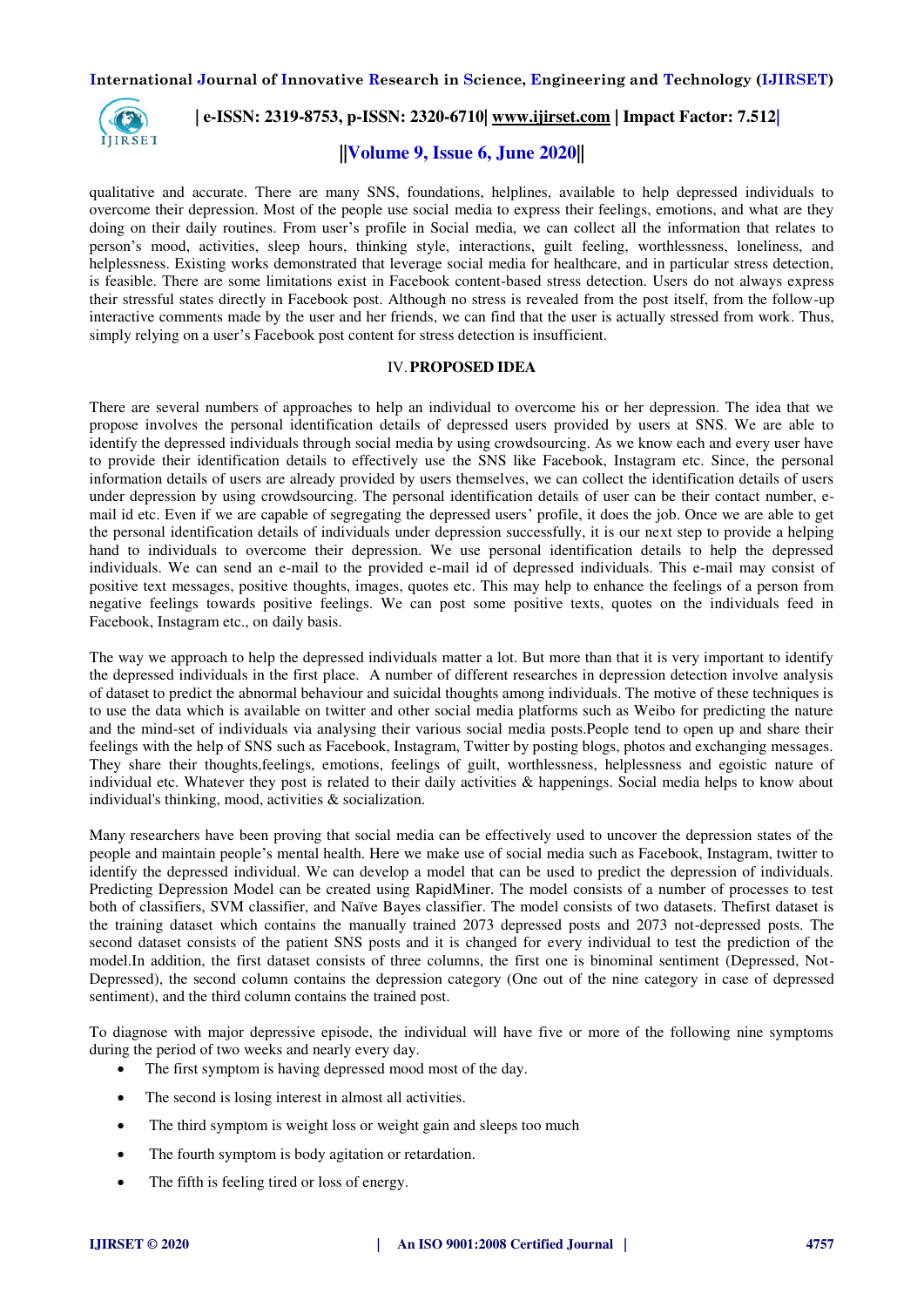

# **| e-ISSN: 2319-8753, p-ISSN: 2320-6710| [www.ijirset.com](http://www.ijirset.com/) | Impact Factor: 7.512|**

# **||Volume 9, Issue 6, June 2020||**

- The sixth is feeling of guilt or worthlessness.
- The seventh symptom is finding concentration, thinking, or making a decision becomes a difficult task.
- The eighth symptom is trouble having sleep or sleep too much.
- The ninth and last symptom is the only symptom that does not have to exist nearly every day, the symptom is thinking about death, suicide attempt, or planning to commit suicide.

The first operator among the seven main operator of the model is the Select Attributes which selects which attributes of the training dataset should be kept and which attributes should be removed. The second and the third operators are the Nominal to Text, this operator changes thetype of selected nominal attributes to text. The fourth and the fifth process are Process Documents and it is used in the trainingdataset and the test set which generates word vectors from string attributes and it consists of four operators. The four operators of Process Document operator are Tokenize, Filter Stopwords, Transform Cases, and Stem. The Tokenize operators splits the text of a document into a sequence of tokens. The filter Stop-words filters English stop words from a document by removing every token which equals a stop-word from the built-in stop-word list in the RapidMiner. The Transform Cases operator transforms all characters in a document to lower case.The Stem operator stems English words using the Porter stemming algorithm intending to reduce the length of the words until a minimum length is reached. The sixth operator is the Validation operator which contains which applies on the training dataset which consists of two main sections, training, and testing. Training section contains the classifier operator, and we change the classifier model from SVM (Linear) to Naïve Bayes Classifier (Kernel) each time we test patients. The testing section consists of Apply Model operator which applies the trained model on the supervised dataset and the Performance operator used for performance evaluation.The seventh and last operator is Apply model which connect the test dataset and training dataset to give us the final result of the prediction using one of the classifiers in the patients. The accuracy of the classification depends on the training set used to run the classifier. It is, therefore, good practice to get as many different kinds of samples in the training set as possible. The posts of the dataset were collected out of three SNS, Facebook, Instagram, and Twitter.

Once we are able to get the personal identification details of individuals under depression successfully, it is our next step to provide a helping hand to individuals to overcome their depression.We use personal identification details to help the depressed individuals. We can send an e-mail to the provided e-mail id of depressed individuals. This e-mail may consist of positive text messages, positive thoughts, images, quotes etc. This may help to enhance the feelings of a person from negative feelings towards positive feelings. There are several numbers of online websites which has come up to help people to come out of their depression. We can refer these online websites to people under depression through e-mail, text messages to individuals Facebook, Instagram accounts. Nearest medication centre's details can be provided to depressed individual in the form of ads. We can advertise the location of nearest medication centre's available. We can post some positive texts, quotes on the individuals feed in Facebook, Instagram etc., on daily basis.

Short videos with positive feelings can be uploaded to the feed page of users account in the form of advertisements. We can refer the pages with full of positive ideas to the users in Facebook, Instagram etc. Posting some positive thoughts on the individual page may help to overcome their mental illness. We can lend the details of depressed individuals to trusted organization that are concerned with providing help to people to move from dark side of their life to the bright full future. We can also try to implement the developed model in co-ordination with the social networking sites. By doing so there will be no need of collecting the personal details of individuals. The developed model or system by itself can predict whether the individual is under depression or not and it can automatically post some positive texts, quotes on the individuals feed in Facebook, Instagram etc., on daily basis. It can automatically upload short videos with positive feelings on the feed of users account. It can automatically refer some pages with full of positive ideas to the users in Facebook, Instagram etc. Nearest medication centre's details can be automatically provided to depressed individual in the form of ads.

## V. **CONCLUSION**

Depression is common but serious mood disorder. Most of the people use social media toexpress their feelings, emotions, and what are they doing on their daily routines. From user's social activities,we may get closer to the natural behavior of the depressedindividuals and his/her way of thinking, and better classify themental levels. We can identify and collect the personal identification details of depressed individuals by using naïve Bayes algorithm and crowdsourcing on SNS. Using these details, we can lend a helping hand to depressed individuals to overcome their depression by posting the posts with positive feelings, by referring nearest medical centre's in the form of